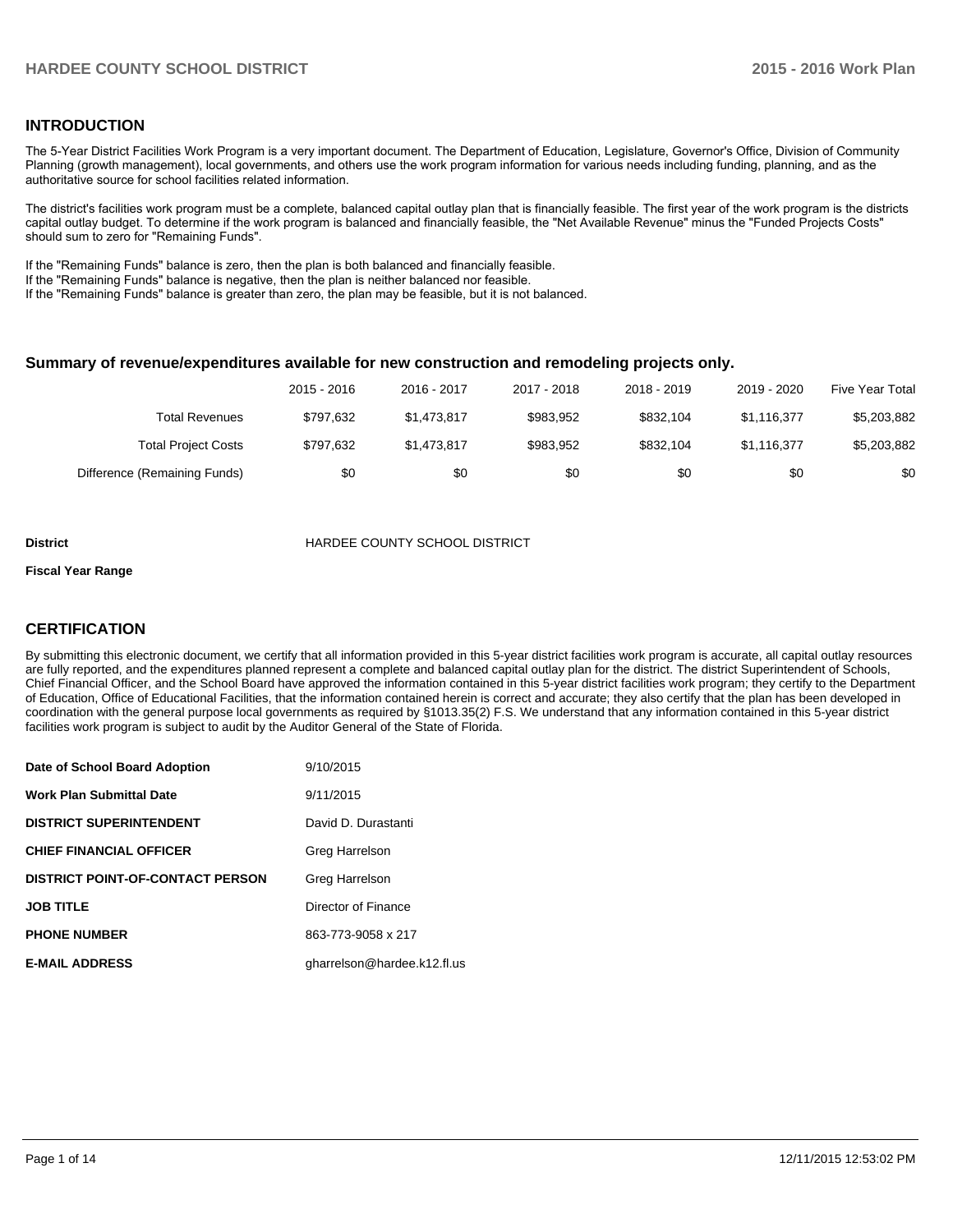# **Expenditures**

#### **Expenditure for Maintenance, Repair and Renovation from 1.50-Mills and PECO**

Annually, prior to the adoption of the district school budget, each school board must prepare a tentative district facilities work program that includes a schedule of major repair and renovation projects necessary to maintain the educational and ancillary facilities of the district.

|                                  | Item                                                                                                                                                                                                                                                                                      | $2015 - 2016$<br><b>Actual Budget</b> | 2016 - 2017<br>Projected | 2017 - 2018<br>Projected | 2018 - 2019<br>Projected | 2019 - 2020<br>Projected | <b>Total</b> |  |  |  |  |
|----------------------------------|-------------------------------------------------------------------------------------------------------------------------------------------------------------------------------------------------------------------------------------------------------------------------------------------|---------------------------------------|--------------------------|--------------------------|--------------------------|--------------------------|--------------|--|--|--|--|
| <b>HVAC</b>                      |                                                                                                                                                                                                                                                                                           | \$117,369                             | \$206,317                | \$229,315                | \$271,784                | \$275,000                | \$1,099,785  |  |  |  |  |
| Locations:                       | BOWLING GREEN ELEMENTARY, HARDEE COMMUNITY EDUCATION CENTER, HARDEE JUNIOR HIGH (OLD), HARDEE SENIOR<br>HIGH, HARDEE SUPERINTENDENT'S OFFICE, MAINTENANCE DEPARTMENT, NORTH WAUCHULA ELEMENTARY, PIONEER                                                                                  |                                       |                          |                          |                          |                          |              |  |  |  |  |
| Flooring                         |                                                                                                                                                                                                                                                                                           | \$0                                   | \$0                      | \$0                      | \$0                      | \$0                      | \$0          |  |  |  |  |
| Locations:                       | No Locations for this expenditure.                                                                                                                                                                                                                                                        |                                       |                          |                          |                          |                          |              |  |  |  |  |
| Roofing                          |                                                                                                                                                                                                                                                                                           | \$21,000                              | \$0                      | \$0                      | \$0                      | \$0                      | \$21,000     |  |  |  |  |
|                                  | Locations: BOWLING GREEN ELEMENTARY                                                                                                                                                                                                                                                       |                                       |                          |                          |                          |                          |              |  |  |  |  |
| Safety to Life                   |                                                                                                                                                                                                                                                                                           | \$9,000                               | \$0                      | \$0                      | \$0                      | \$0                      | \$9,000      |  |  |  |  |
|                                  | Locations: BOWLING GREEN ELEMENTARY, HILLTOP ELEMENTARY/HARDEE JUNIOR HIGH, NORTH WAUCHULA ELEMENTARY, ZOLFO<br><b>ELEMENTARY</b>                                                                                                                                                         |                                       |                          |                          |                          |                          |              |  |  |  |  |
| Fencing                          |                                                                                                                                                                                                                                                                                           | \$0                                   | \$0                      | \$0                      | \$0                      | \$0                      | \$0          |  |  |  |  |
|                                  | Locations: No Locations for this expenditure.                                                                                                                                                                                                                                             |                                       |                          |                          |                          |                          |              |  |  |  |  |
| Parking                          |                                                                                                                                                                                                                                                                                           | \$0                                   | \$0                      | \$0                      | \$0                      | \$0                      | \$0          |  |  |  |  |
|                                  | Locations: No Locations for this expenditure.                                                                                                                                                                                                                                             |                                       |                          |                          |                          |                          |              |  |  |  |  |
| Electrical                       |                                                                                                                                                                                                                                                                                           | \$0                                   | \$0                      | \$0                      | \$0                      | \$0                      | \$0          |  |  |  |  |
|                                  | Locations: No Locations for this expenditure.                                                                                                                                                                                                                                             |                                       |                          |                          |                          |                          |              |  |  |  |  |
| Fire Alarm                       |                                                                                                                                                                                                                                                                                           | \$0                                   | \$0                      | \$0                      | \$0                      | \$0                      | \$0          |  |  |  |  |
|                                  | Locations: No Locations for this expenditure.                                                                                                                                                                                                                                             |                                       |                          |                          |                          |                          |              |  |  |  |  |
| Telephone/Intercom System        |                                                                                                                                                                                                                                                                                           | \$0                                   | \$0                      | \$0                      | \$0 <sub>1</sub>         | \$0                      | \$0          |  |  |  |  |
|                                  | Locations: No Locations for this expenditure.                                                                                                                                                                                                                                             |                                       |                          |                          |                          |                          |              |  |  |  |  |
| <b>Closed Circuit Television</b> |                                                                                                                                                                                                                                                                                           | \$0                                   | \$0                      | \$0                      | \$0                      | \$0                      | \$0          |  |  |  |  |
|                                  | Locations: No Locations for this expenditure.                                                                                                                                                                                                                                             |                                       |                          |                          |                          |                          |              |  |  |  |  |
| Paint                            |                                                                                                                                                                                                                                                                                           | \$0                                   | \$0                      | \$0                      | \$0                      | \$0                      | \$0          |  |  |  |  |
|                                  | Locations: No Locations for this expenditure.                                                                                                                                                                                                                                             |                                       |                          |                          |                          |                          |              |  |  |  |  |
| Maintenance/Repair               |                                                                                                                                                                                                                                                                                           | \$0                                   | \$0                      | \$0                      | \$0                      | \$18,661                 | \$18,661     |  |  |  |  |
| Locations:                       | BOWLING GREEN ELEMENTARY, HARDEE JUNIOR HIGH (OLD), HARDEE SENIOR HIGH, HARDEE SUPERINTENDENT'S OFFICE,<br>HILLTOP ELEMENTARY/HARDEE JUNIOR HIGH, MAINTENANCE DEPARTMENT, NORTH WAUCHULA ELEMENTARY, PIONEER<br>ACADEMY, TRANSPORTATION DEPARTMENT, WAUCHULA ELEMENTARY, ZOLFO ELEMENTARY |                                       |                          |                          |                          |                          |              |  |  |  |  |
|                                  | <b>Sub Total:</b>                                                                                                                                                                                                                                                                         | \$147,369                             | \$206,317                | \$229,315                | \$271,784                | \$293,661                | \$1,148,446  |  |  |  |  |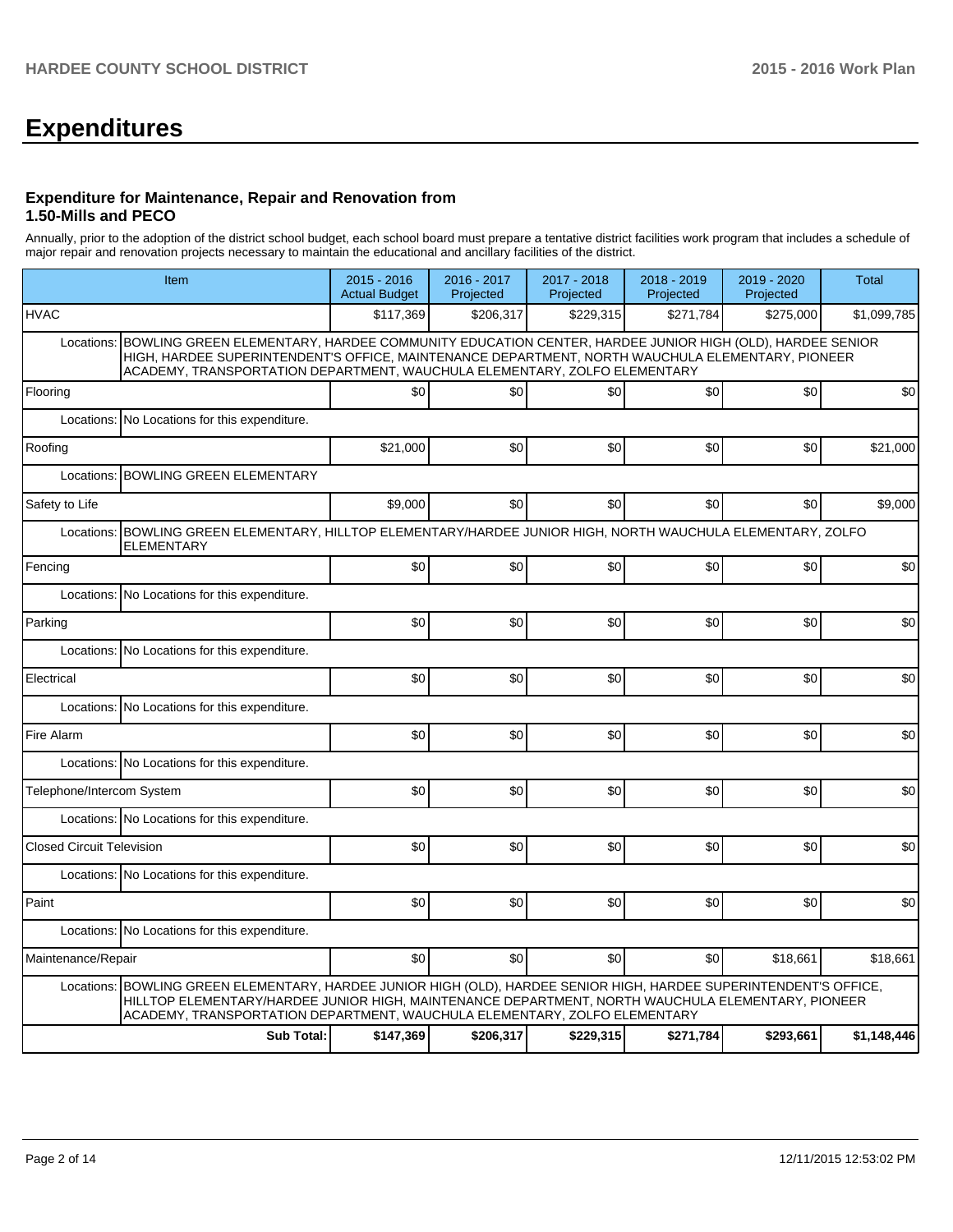| IPECO Maintenance Expenditures | \$147,369    | \$206,317 | \$229,315 | \$271,784 | \$293,661 | \$1.148.446  |
|--------------------------------|--------------|-----------|-----------|-----------|-----------|--------------|
| 1.50 Mill Sub Total: İ         | $\sim$<br>υυ | \$0       | \$0       | \$0       | ሶሳ<br>υU  | $\sim$<br>งบ |

No items have been specified.

| Total:<br>\$147,369<br>\$229,315<br>\$293.661<br>\$206,317<br>\$271,784<br>- D'I | .148.446 |
|----------------------------------------------------------------------------------|----------|
|----------------------------------------------------------------------------------|----------|

#### **Local 1.50 Mill Expenditure For Maintenance, Repair and Renovation**

Anticipated expenditures expected from local funding sources over the years covered by the current work plan.

| Item                                                         | $2015 - 2016$<br><b>Actual Budget</b> | 2016 - 2017<br>Projected | 2017 - 2018<br>Projected | 2018 - 2019<br>Projected | 2019 - 2020<br>Projected | <b>Total</b> |
|--------------------------------------------------------------|---------------------------------------|--------------------------|--------------------------|--------------------------|--------------------------|--------------|
| Remaining Maint and Repair from 1.5 Mills                    | \$0                                   | \$0                      | \$0                      | \$0                      | \$0                      | \$0          |
| Maintenance/Repair Salaries                                  | \$0                                   | \$0                      | \$0                      | \$0                      | \$0                      | \$0          |
| <b>School Bus Purchases</b>                                  | \$117,127                             | \$260,000                | \$390,000                | \$390,000                | \$390,000                | \$1,547,127  |
| <b>Other Vehicle Purchases</b>                               | \$0                                   | \$0                      | \$25,000                 | \$50,000                 | \$50,000                 | \$125,000    |
| Capital Outlay Equipment                                     | \$422,211                             | \$300,000                | \$292,450                | \$498,304                | \$300,000                | \$1,812,965  |
| Rent/Lease Payments                                          | \$0                                   | \$0                      | \$0                      | \$0                      | \$0                      | \$0          |
| <b>COP Debt Service</b>                                      | \$0                                   | \$0                      | \$0                      | \$0                      | \$0                      | \$0          |
| Rent/Lease Relocatables                                      | \$0                                   | \$0                      | \$0                      | \$0                      | \$0                      | \$0          |
| <b>Environmental Problems</b>                                | \$0                                   | \$0                      | \$0                      | \$0                      | \$0                      | \$0          |
| s.1011.14 Debt Service                                       | \$0                                   | \$0                      | \$0                      | \$0                      | \$0                      | \$0          |
| <b>Special Facilities Construction Account</b>               | \$0                                   | \$0                      | \$0                      | \$0                      | \$0                      | \$0          |
| Premiums for Property Casualty Insurance - 1011.71<br>(4a,b) | \$0                                   | \$0                      | \$420,000                | \$420,000                | \$420,000                | \$1,260,000  |
| Qualified School Construction Bonds (QSCB)                   | \$0                                   | \$0                      | \$0                      | \$0                      | \$0                      | \$0          |
| Qualified Zone Academy Bonds (QZAB)                          | \$0                                   | \$0                      | \$0                      | \$0                      | \$0                      | \$0          |
| <b>HVAC</b> renovations as needed                            | \$126,373                             | \$100,000                | \$150,000                | \$150,000                | \$150,000                | \$676,373    |
| Roofing as needed (Districtwide)                             | \$0                                   | \$100,000                | \$150,000                | \$150,000                | \$150,000                | \$550,000    |
| Flooring                                                     | \$0                                   | \$20,000                 | \$20,000                 | \$20,000                 | \$20,000                 | \$80,000     |
| Stadium renovations and improvements                         | \$100,000                             | \$0                      | \$0                      | \$0                      | \$0                      | \$100,000    |
| HVAC coil and piping for Sr. High 300                        | \$15,627                              | \$0                      | \$0                      | \$0                      | \$0                      | \$15,627     |
| <b>Local Expenditure Totals:</b>                             | \$781,338                             | \$780,000                | \$1,447,450              | \$1,678,304              | \$1,480,000              | \$6,167,092  |

# **Revenue**

# **1.50 Mill Revenue Source**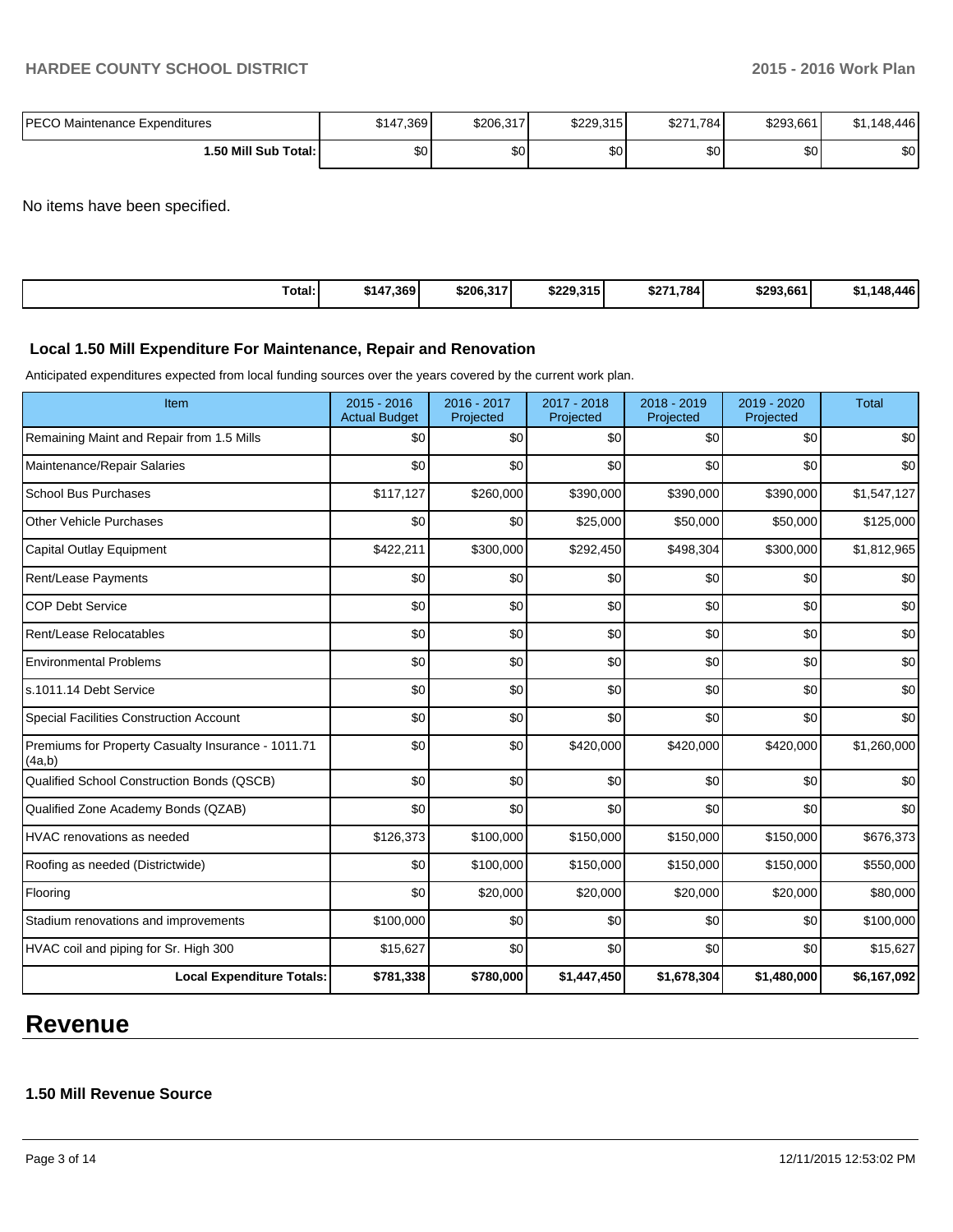Schedule of Estimated Capital Outlay Revenue from each currently approved source which is estimated to be available for expenditures on the projects included in the tentative district facilities work program. All amounts are NET after considering carryover balances, interest earned, new COP's, 1011.14 and 1011.15 loans, etc. Districts cannot use 1.5-Mill funds for salaries except for those explicitly associated with maintenance/repair projects. (1011.71 (5), F.S.)

| <b>Item</b>                                                                         | Fund | $2015 - 2016$<br><b>Actual Value</b> | $2016 - 2017$<br>Projected | $2017 - 2018$<br>Projected | 2018 - 2019<br>Projected | 2019 - 2020<br>Projected | Total           |
|-------------------------------------------------------------------------------------|------|--------------------------------------|----------------------------|----------------------------|--------------------------|--------------------------|-----------------|
| (1) Non-exempt property<br>lassessed valuation                                      |      | \$1,599,264,777                      | \$1,601,750,272            | \$1,656,360,530            | \$1,711,225,888          | \$1,770,926,560          | \$8,339,528,027 |
| (2) The Millege projected for<br>discretionary capital outlay per<br>ls.1011.71     |      | 0.50                                 | 0.50                       | 1.50                       | 1.50                     | 1.50                     |                 |
| $(3)$ Full value of the 1.50-Mill<br>discretionary capital outlay per<br>ls.1011.71 |      | \$2,686,765                          | \$2,690,940                | \$2,782,686                | \$2,874,859              | \$2,975,157              | \$14,010,407    |
| (4) Value of the portion of the 1.50<br>I-Mill ACTUALLY levied                      | 370  | \$767,647                            | \$768,840                  | \$2,385,159                | \$2,464,165              | \$2,550,134              | \$8,935,945     |
| $(5)$ Difference of lines $(3)$ and $(4)$                                           |      | \$1,919,118                          | \$1,922,100                | \$397,527                  | \$410,694                | \$425,023                | \$5,074,462     |

# **PECO Revenue Source**

The figure in the row designated "PECO Maintenance" will be subtracted from funds available for new construction because PECO maintenance dollars cannot be used for new construction.

| Item                                 | Fund | $2015 - 2016$<br><b>Actual Budget</b> | 2016 - 2017<br>Projected | 2017 - 2018<br>Projected | $2018 - 2019$<br>Projected | 2019 - 2020<br>Projected | Total       |
|--------------------------------------|------|---------------------------------------|--------------------------|--------------------------|----------------------------|--------------------------|-------------|
| <b>IPECO New Construction</b>        | 340  | \$0 <sub>1</sub>                      | \$0 <sub>1</sub>         | \$0                      | \$0                        | \$0                      | \$0         |
| <b>PECO Maintenance Expenditures</b> |      | \$147.369                             | \$206,317                | \$229.315                | \$271.784                  | \$293,661                | \$1,148,446 |
|                                      |      | \$147.369                             | \$206,317                | \$229,315                | \$271.784                  | \$293.661                | \$1,148,446 |

# **CO & DS Revenue Source**

Revenue from Capital Outlay and Debt Service funds.

| Item                                               | Fund | $2015 - 2016$<br><b>Actual Budget</b> | 2016 - 2017<br>Projected | 2017 - 2018<br>Projected | $2018 - 2019$<br>Projected | $2019 - 2020$<br>Projected | Total     |
|----------------------------------------------------|------|---------------------------------------|--------------------------|--------------------------|----------------------------|----------------------------|-----------|
| ICO & DS Cash Flow-through<br><b>I</b> Distributed | 360  | \$43,809                              | \$43,809                 | \$43,809                 | \$43,809                   | \$43,809                   | \$219,045 |
| ICO & DS Interest on<br>Undistributed CO           | 360  | \$1,334                               | \$1,334                  | \$1,334                  | \$1,334                    | \$1,334                    | \$6,670   |
|                                                    |      | \$45,143                              | \$45,143                 | \$45,143                 | \$45,143                   | \$45,143                   | \$225,715 |

### **Fair Share Revenue Source**

All legally binding commitments for proportionate fair-share mitigation for impacts on public school facilities must be included in the 5-year district work program.

Nothing reported for this section.

### **Sales Surtax Referendum**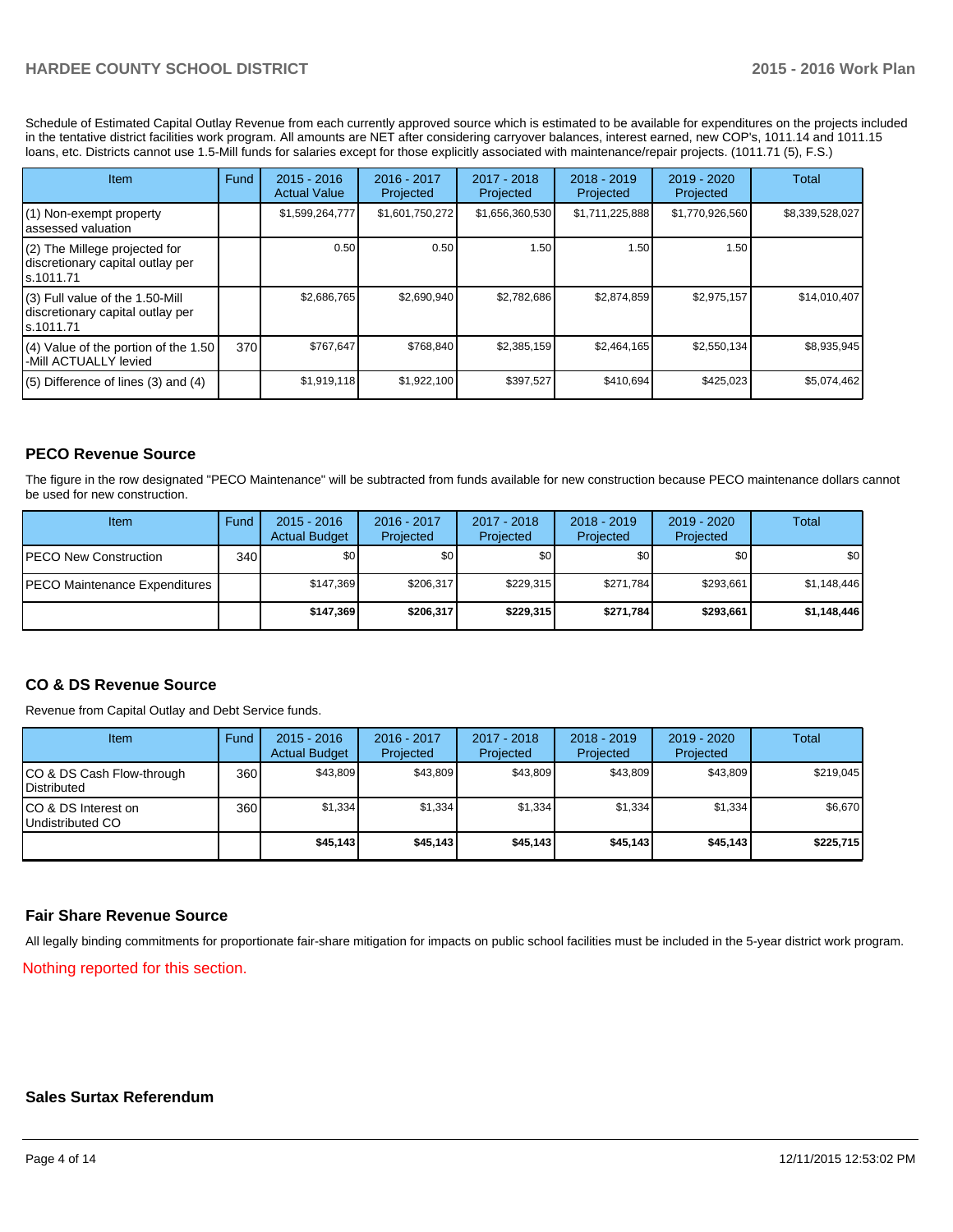Specific information about any referendum for a 1-cent or ½-cent surtax referendum during the previous year.

**Did the school district hold a surtax referendum during the past fiscal year 2014 - 2015?**

No

# **Additional Revenue Source**

Any additional revenue sources

| Item                                                                                                                      | $2015 - 2016$<br><b>Actual Value</b> | 2016 - 2017<br>Projected | 2017 - 2018<br>Projected | 2018 - 2019<br>Projected | 2019 - 2020<br>Projected | <b>Total</b> |
|---------------------------------------------------------------------------------------------------------------------------|--------------------------------------|--------------------------|--------------------------|--------------------------|--------------------------|--------------|
| Proceeds from a s.1011.14/15 F.S. Loans                                                                                   | \$0                                  | \$0                      | \$0                      | \$0                      | \$0                      | \$0          |
| District Bonds - Voted local bond<br>referendum proceeds per s.9, Art VII<br><b>State Constitution</b>                    | \$0                                  | \$0                      | \$0                      | \$0                      | \$0                      | \$0          |
| Proceeds from Special Act Bonds                                                                                           | \$0                                  | \$0                      | \$0                      | \$0                      | \$0                      | \$0          |
| Estimated Revenue from CO & DS Bond<br>Sale                                                                               | \$0                                  | \$0                      | \$0                      | \$0                      | \$0                      | \$0          |
| Proceeds from Voted Capital<br>Improvements millage                                                                       | \$0                                  | \$0                      | \$0                      | \$0                      | \$0                      | \$0          |
| Other Revenue for Other Capital Projects                                                                                  | \$0                                  | \$0                      | \$0                      | \$0                      | \$0                      | \$0          |
| Proceeds from 1/2 cent sales surtax<br>authorized by school board                                                         | \$0                                  | \$0                      | \$0                      | \$0                      | \$0                      | \$0          |
| Proceeds from local governmental<br>infrastructure sales surtax                                                           | \$0                                  | \$0                      | \$0                      | \$0                      | \$0                      | \$0          |
| Proceeds from Certificates of<br>Participation (COP's) Sale                                                               | \$0                                  | \$0                      | \$0                      | \$0                      | \$0                      | \$0          |
| Classrooms First Bond proceeds amount<br>authorized in FY 1997-98                                                         | \$0                                  | \$0                      | \$0                      | \$0                      | \$0                      | \$0          |
| Classrooms for Kids                                                                                                       | \$0                                  | \$0                      | \$0                      | \$0                      | \$0                      | \$0          |
| <b>District Equity Recognition</b>                                                                                        | \$0                                  | \$0                      | \$0                      | \$0                      | \$0                      | \$0          |
| <b>Federal Grants</b>                                                                                                     | \$0                                  | \$0                      | \$0                      | \$0                      | \$0                      | \$0          |
| Proportionate share mitigation (actual<br>cash revenue only, not in kind donations)                                       | \$0                                  | \$0                      | \$0                      | \$0                      | \$0                      | \$0          |
| Impact fees received                                                                                                      | \$0                                  | \$0                      | \$0                      | \$0                      | \$0                      | \$0          |
| Private donations                                                                                                         | \$201,771                            | \$0                      | \$0                      | \$0                      | \$0                      | \$201,771    |
| Grants from local governments or not-for-<br>profit organizations                                                         | \$0                                  | \$1,438,734              | \$0                      | \$0                      | \$0                      | \$1,438,734  |
| Interest, Including Profit On Investment                                                                                  | \$1,080                              | \$1,100                  | \$1,100                  | \$1,100                  | \$1,100                  | \$5,480      |
| Revenue from Bonds pledging proceeds<br>from 1 cent or 1/2 cent Sales Surtax                                              | \$0                                  | \$0                      | \$0                      | \$0                      | \$0                      | \$0          |
| <b>Total Fund Balance Carried Forward</b>                                                                                 | \$563,329                            | \$0                      | \$0                      | \$0                      | \$0                      | \$563,329    |
| General Capital Outlay Obligated Fund<br><b>Balance Carried Forward From Total</b><br><b>Fund Balance Carried Forward</b> | \$0                                  | \$0                      | \$0                      | \$0                      | \$0                      | \$0          |
| <b>Special Facilities Construction Account</b>                                                                            | \$0                                  | \$0                      | \$0                      | \$0                      | \$0                      | \$0          |
| One Cent - 1/2 Cent Sales Surtax Debt<br>Service From Total Fund Balance Carried<br>Forward                               | \$0                                  | \$0                      | \$0                      | \$0                      | \$0                      | \$0          |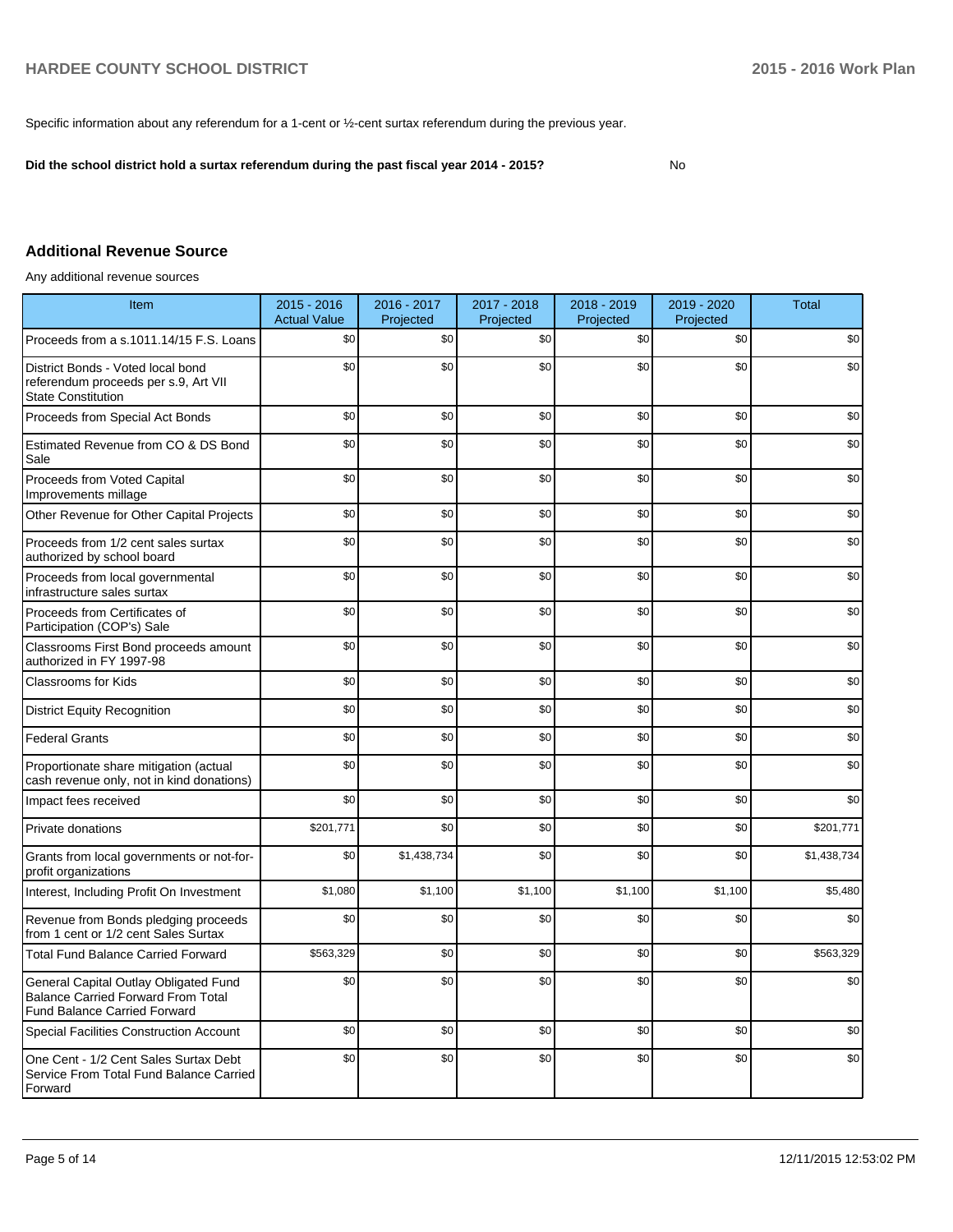| Capital Outlay Projects Funds Balance<br><b>ICarried Forward From Total Fund</b><br><b>Balance Carried Forward</b> | \$0       | \$0         | \$0     | \$0     | \$0     | \$0 <sub>1</sub> |
|--------------------------------------------------------------------------------------------------------------------|-----------|-------------|---------|---------|---------|------------------|
| <b>Subtotal</b>                                                                                                    | \$766,180 | \$1.439.834 | \$1.100 | \$1.100 | \$1.100 | \$2,209,314      |

# **Total Revenue Summary**

| <b>Item Name</b>                                           | $2015 - 2016$<br><b>Budget</b> | 2016 - 2017<br>Projected | 2017 - 2018<br><b>Projected</b> | $2018 - 2019$<br>Projected | $2019 - 2020$<br>Projected | <b>Five Year Total</b> |
|------------------------------------------------------------|--------------------------------|--------------------------|---------------------------------|----------------------------|----------------------------|------------------------|
| Local 1.5 Mill Discretionary Capital Outlay<br>l Revenue   | \$767,647                      | \$768.840                | \$2,385,159                     | \$2,464,165                | \$2,550,134                | \$8,935,945            |
| PECO and 1.5 Mill Maint and Other 1.5<br>Mill Expenditures | (\$781,338)                    | (\$780,000)              | (\$1,447,450)                   | (\$1,678,304)              | (\$1,480,000)              | (\$6,167,092)          |
| PECO Maintenance Revenue                                   | \$147.369                      | \$206.317                | \$229.315                       | \$271.784                  | \$293,661                  | \$1,148,446            |
| <b>Available 1.50 Mill for New</b><br><b>Construction</b>  | (\$13,691)                     | ( \$11,160]              | \$937,709                       | \$785.861                  | \$1,070,134                | \$2,768,853            |

| <b>Item Name</b>                      | $2015 - 2016$<br><b>Budget</b> | 2016 - 2017<br>Projected | 2017 - 2018<br>Projected | $2018 - 2019$<br>Projected | 2019 - 2020<br>Projected | <b>Five Year Total</b> |
|---------------------------------------|--------------------------------|--------------------------|--------------------------|----------------------------|--------------------------|------------------------|
| ICO & DS Revenue                      | \$45,143                       | \$45,143                 | \$45,143                 | \$45,143                   | \$45,143                 | \$225,715              |
| <b>IPECO New Construction Revenue</b> | \$0 <sub>1</sub>               | \$0                      | \$0                      | \$0                        | \$0                      | \$0                    |
| Other/Additional Revenue              | \$766,180                      | \$1,439,834              | \$1,100                  | \$1,100                    | \$1,100                  | \$2,209,314            |
| <b>Total Additional Revenuel</b>      | \$811,323                      | \$1,484,977              | \$46,243                 | \$46,243                   | \$46.243                 | \$2,435,029            |
| <b>Total Available Revenue</b>        | \$797,632                      | \$1,473,817              | \$983,952                | \$832.104                  | \$1,116,377              | \$5,203,882            |

# **Project Schedules**

# **Capacity Project Schedules**

A schedule of capital outlay projects necessary to ensure the availability of satisfactory classrooms for the projected student enrollment in K-12 programs.

| <b>Project Description</b>           | Location                  |                         | $2015 - 2016$ | 2016 - 2017 | 2017 - 2018 | 2018 - 2019 | 2019 - 2020 | <b>Total</b> | Funded  |
|--------------------------------------|---------------------------|-------------------------|---------------|-------------|-------------|-------------|-------------|--------------|---------|
| Project description<br>not specified | Location not<br>specified | <b>Planned</b><br>Cost: | \$0           | \$0         | \$0         | \$0         | \$0         |              | $$0$ No |
|                                      | <b>Student Stations:</b>  |                         |               |             |             |             |             |              |         |
|                                      | Total Classrooms: I       |                         |               |             |             |             |             |              |         |
|                                      |                           | Gross Sq Ft:            |               |             |             |             |             |              |         |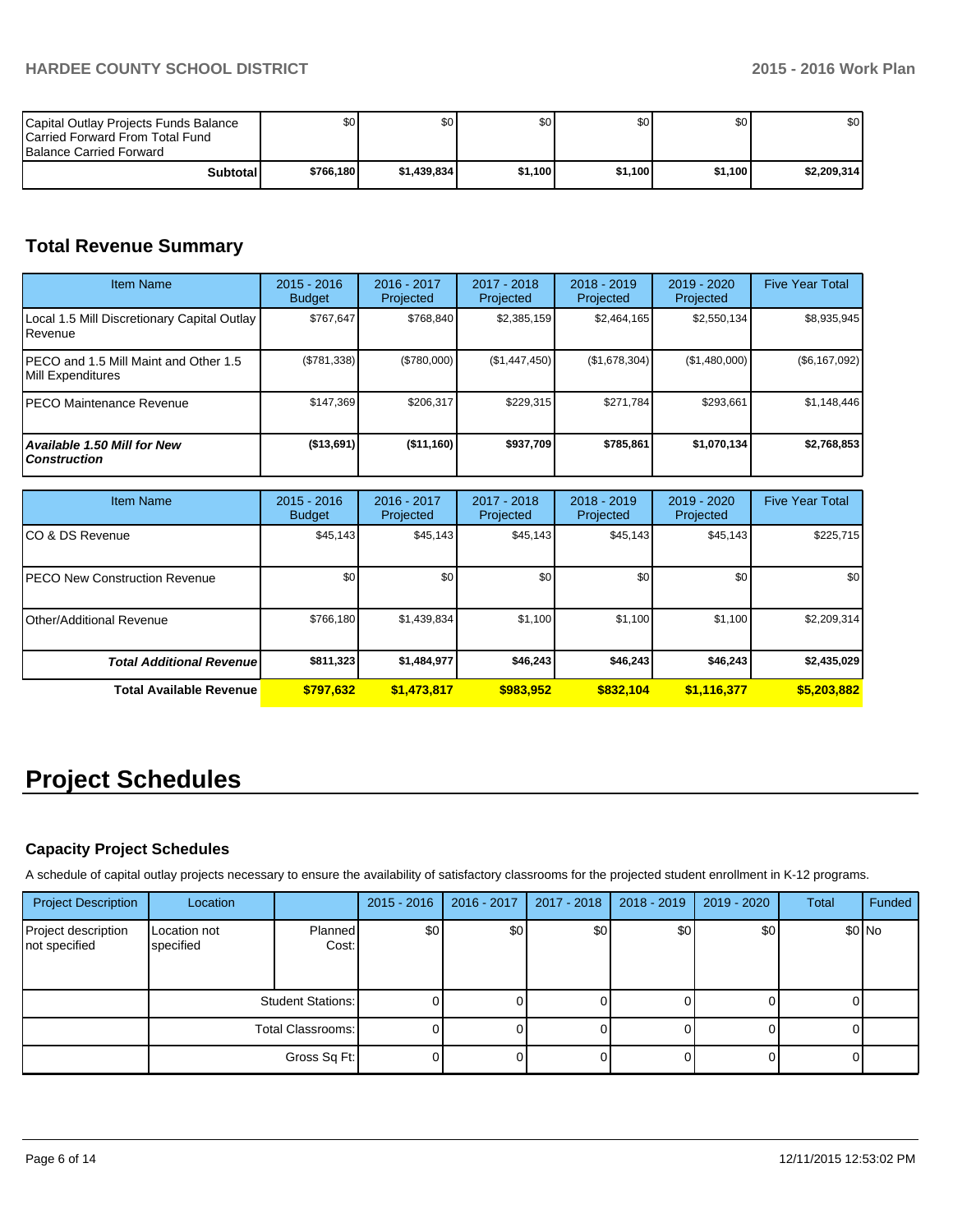| <b>Planned Cost:</b>     | \$0 | \$0 | \$0 | \$0 | \$0 | \$0 |
|--------------------------|-----|-----|-----|-----|-----|-----|
| <b>Student Stations:</b> |     |     |     |     |     |     |
| <b>Total Classrooms:</b> |     |     |     |     |     |     |
| Gross Sq Ft:             |     |     |     |     |     | 01  |

# **Other Project Schedules**

Major renovations, remodeling, and additions of capital outlay projects that do not add capacity to schools.

| <b>Project Description</b>                                           | Location                                                  | $2015 - 2016$<br><b>Actual Budget</b> | 2016 - 2017<br>Projected | 2017 - 2018<br>Projected | $2018 - 2019$<br>Projected | 2019 - 2020<br>Projected | Total           | Funded |
|----------------------------------------------------------------------|-----------------------------------------------------------|---------------------------------------|--------------------------|--------------------------|----------------------------|--------------------------|-----------------|--------|
| Fill, grade, sod and irrigation                                      | <b>ZOLFO ELEMENTARY</b>                                   | \$34,130                              | \$0                      | \$0                      | \$0                        | \$0                      | \$34,130 Yes    |        |
| Stadium drainage and track<br>replacement                            | <b>HARDEE SENIOR HIGH</b>                                 | \$201,771                             | \$0                      | \$0                      | \$0                        | \$0                      | \$201,771 Yes   |        |
| Cafeteria flooring                                                   | HII I TOP<br>ELEMENTARY/HARDEE<br><b>JUNIOR HIGH</b>      | \$42,366                              | \$0                      | \$0                      | \$0                        | \$0                      | \$42,366 Yes    |        |
| Library carpeting after water<br>damage                              | <b>BOWLING GREEN</b><br><b>ELEMENTARY</b>                 | \$26,853                              | \$0                      | \$0                      | \$0                        | \$0                      | \$26,853 Yes    |        |
| Renovate building 1                                                  | <b>HARDEE JUNIOR HIGH</b><br>(OLD)                        | \$419,700                             | \$1,473,817              | \$983,952                | \$0                        | \$0                      | \$2,877,469 Yes |        |
| Renovate ten room building for<br>luse by WES 4th and 5th<br>grades. | <b>WAUCHULA</b><br><b>ELEMENTARY</b>                      | \$0                                   | \$0                      | \$0                      | \$832,104                  | \$0                      | \$832,104 Yes   |        |
| Complete playground cover                                            | <b>HILLTOP</b><br>ELEMENTARY/HARDEE<br><b>JUNIOR HIGH</b> | \$58,510                              | \$0                      | \$0                      | \$0                        | \$0                      | \$58,510 Yes    |        |
| Complete HVAC chiller project                                        | <b>ZOLFO ELEMENTARY</b>                                   | \$14,302                              | \$0                      | \$0                      | \$0                        | \$0                      | \$14,302 Yes    |        |
| l Start classroom addition                                           | <b>HARDEE SENIOR HIGH</b>                                 | \$0                                   | \$0                      | \$0                      | \$0                        | \$1,116,377              | \$1,116,377 Yes |        |
|                                                                      |                                                           | \$797,632                             | \$1,473,817              | \$983,952                | \$832,104                  | \$1,116,377              | \$5,203,882     |        |

# **Additional Project Schedules**

Any projects that are not identified in the last approved educational plant survey.

Nothing reported for this section.

# **Non Funded Growth Management Project Schedules**

Schedule indicating which projects, due to planned development, that CANNOT be funded from current revenues projected over the next five years.

Nothing reported for this section.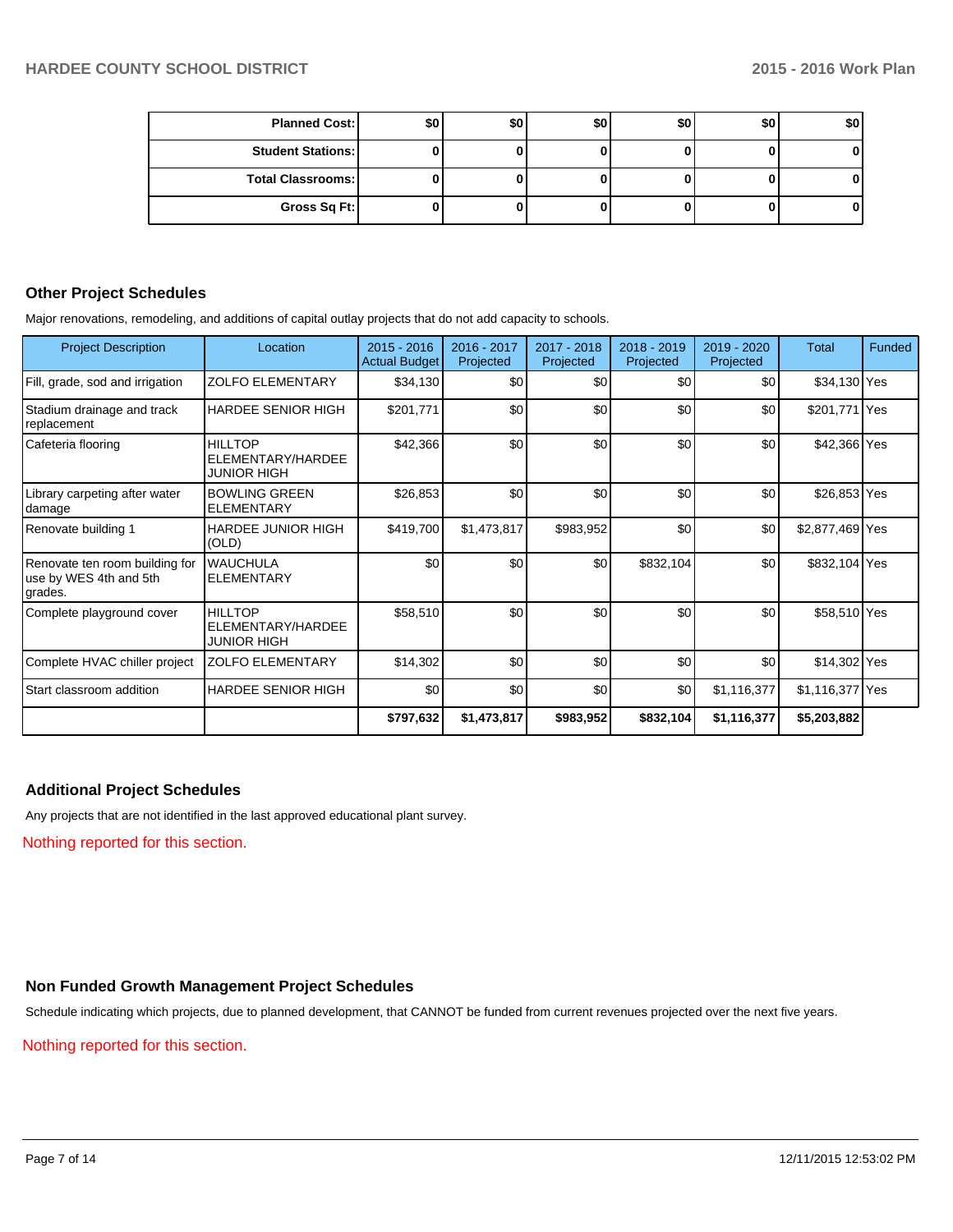# **Tracking**

# **Capacity Tracking**

| Location                                                         | $2015 -$<br>2016 Satis.<br>Stu. Sta. | Actual<br>$2015 -$<br>2016 FISH<br>Capacity | Actual<br>$2014 -$<br>2015<br><b>COFTE</b> | # Class<br><b>Rooms</b> | Actual<br>Average<br>$2015 -$<br>2016 Class<br><b>Size</b> | Actual<br>$2015 -$<br>2016<br><b>Utilization</b> | <b>New</b><br>Stu.<br>Capacity | <b>New</b><br>Rooms to<br>be<br>Added/Re<br>moved | Projected<br>$2019 -$<br>2020<br><b>COFTE</b> | Projected<br>$2019 -$<br>2020<br><b>Utilization</b> | Projected<br>$2019 -$<br>2020 Class<br><b>Size</b> |
|------------------------------------------------------------------|--------------------------------------|---------------------------------------------|--------------------------------------------|-------------------------|------------------------------------------------------------|--------------------------------------------------|--------------------------------|---------------------------------------------------|-----------------------------------------------|-----------------------------------------------------|----------------------------------------------------|
| <b>HARDEE SENIOR HIGH</b>                                        | 1,657                                | 1,574                                       | 1,326                                      | 69                      | 19                                                         | 84.00 %                                          | $\Omega$                       | $\Omega$                                          | 1,443                                         | 92.00 %                                             | 21                                                 |
| IHARDEE COMMUNITY<br><b>IEDUCATION CENTER</b>                    | 25                                   | 37                                          | 0                                          | 1                       | $\Omega$                                                   | 0.00%                                            | $-25$                          | -1                                                | 0                                             | 0.00%                                               | $\Omega$                                           |
| <b>IBOWLING GREEN</b><br>IELEMENTARY                             | 801                                  | 801                                         | 437                                        | 43                      | 10 <sup>1</sup>                                            | 55.00 %                                          | $\Omega$                       | $\Omega$                                          | 400                                           | 50.00 %                                             | 9                                                  |
| IZOLFO ELEMENTARY                                                | 683                                  | 683                                         | 590                                        | 37                      | 16                                                         | 86.00 %                                          | $\Omega$                       | $\Omega$                                          | 540                                           | 79.00 %                                             | 15                                                 |
| IWAUCHULA<br><b>IELEMENTARY</b>                                  | 1,136                                | 1,136                                       | 714                                        | 59                      | 12                                                         | 63.00 %                                          | $-72$                          | -4                                                | 700                                           | 66.00 %                                             | 13                                                 |
| <b>NORTH WAUCHULA</b><br>IELEMENTARY                             | 648                                  | 648                                         | 555                                        | 36                      | 15                                                         | 86.00 %                                          | $\Omega$                       | $\Omega$                                          | 500                                           | 77.00 %                                             | 14                                                 |
| <b>HARDEE COUNTY</b><br>ICOMMUNITY &<br><b>RECREATION CENTER</b> | $\Omega$                             | 0                                           | O                                          | $\Omega$                | $\Omega$                                                   | 0.00%                                            | $\Omega$                       | $\Omega$                                          | $\Omega$                                      | 0.00%                                               | $\Omega$                                           |
| IPIONEER ACADEMY                                                 | 85                                   | 85                                          | 17                                         | 5                       | $\mathcal{E}$                                              | 20.00 %                                          | $\Omega$                       | $\Omega$                                          | 17                                            | 20.00 %                                             | 3                                                  |
| HILLTOP<br>ELEMENTARY/HARDEE<br><b>JUNIOR HIGH</b>               | 1,969                                | 1,772                                       | 1,611                                      | 90 <sup>°</sup>         | 18                                                         | 91.00 %                                          | $\Omega$                       | $\Omega$                                          | 1,393                                         | 79.00 %                                             | 15                                                 |
|                                                                  | 7,004                                | 6,736                                       | 5,248                                      | 340                     | 15                                                         | 77.91 %                                          | $-97$                          | -5                                                | 4,993                                         | 75.21 %                                             | 15                                                 |

The COFTE Projected Total (4,993) for 2019 - 2020 must match the Official Forecasted COFTE Total (4,992 ) for 2019 - 2020 before this section can be completed. In the event that the COFTE Projected Total does not match the Official forecasted COFTE, then the Balanced Projected COFTE Table should be used to balance COFTE.

| Projected COFTE for 2019 - 2020 |       |  |  |  |  |
|---------------------------------|-------|--|--|--|--|
| Elementary (PK-3)               | 1,487 |  |  |  |  |
| Middle (4-8)                    | 2,055 |  |  |  |  |
| High (9-12)                     | 1,451 |  |  |  |  |
|                                 | 4,992 |  |  |  |  |

| <b>Grade Level Type</b> | <b>Balanced Projected</b><br>COFTE for 2019 - 2020 |
|-------------------------|----------------------------------------------------|
| Elementary (PK-3)       |                                                    |
| Middle (4-8)            |                                                    |
| High (9-12)             |                                                    |
|                         | 4,993                                              |

# **Relocatable Replacement**

Number of relocatable classrooms clearly identified and scheduled for replacement in the school board adopted financially feasible 5-year district work program.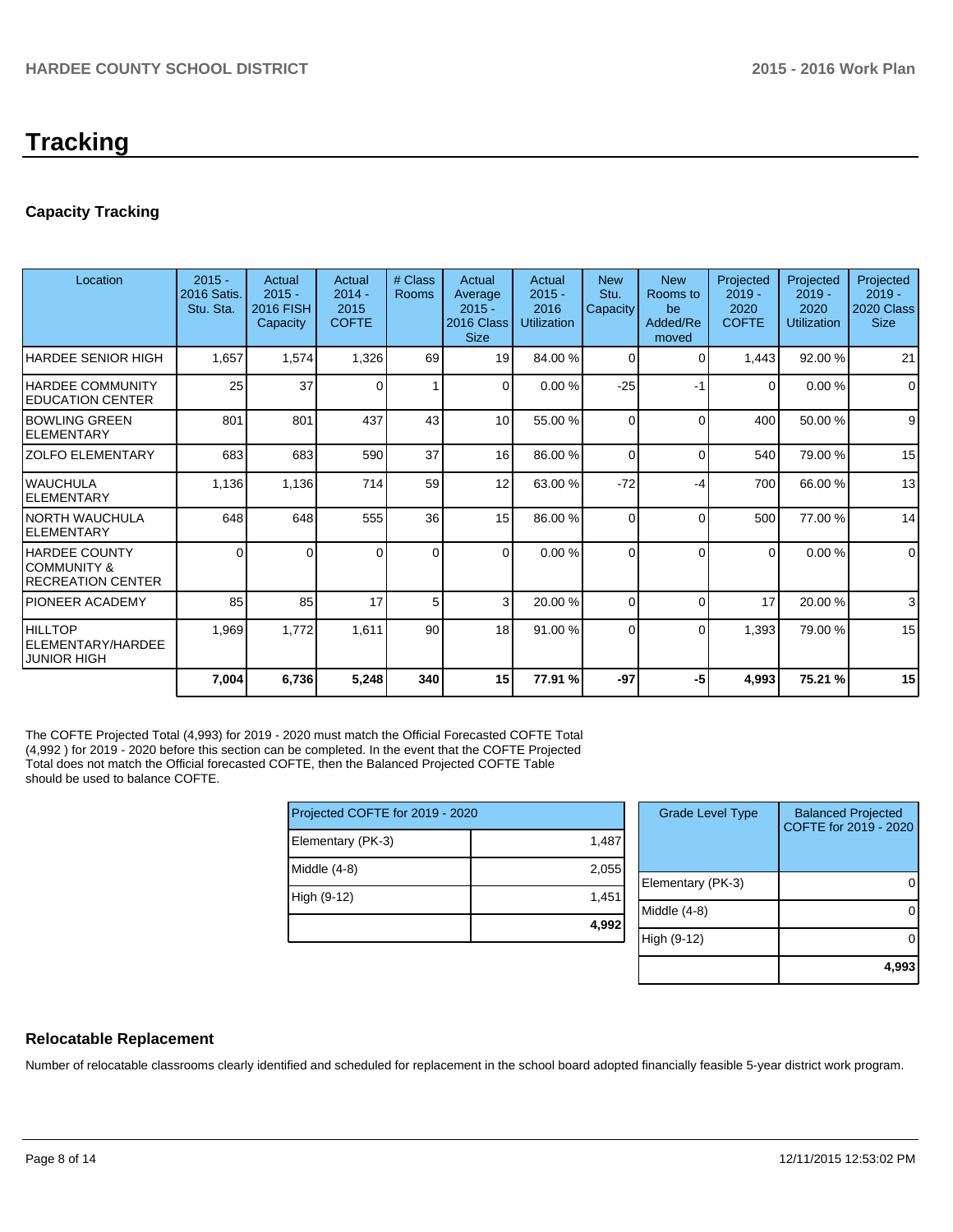# **HARDEE COUNTY SCHOOL DISTRICT 2015 - 2016 Work Plan**

| Location                               | 2015 - 2016   2016 - 2017   2017 - 2018   2018 - 2019   2019 - 2020 |  | Year 5 Total |
|----------------------------------------|---------------------------------------------------------------------|--|--------------|
| IHARDEE COMMUNITY EDUCATION CENTER     |                                                                     |  |              |
| IWAUCHULA ELEMENTARY                   |                                                                     |  |              |
| <b>Total Relocatable Replacements:</b> |                                                                     |  |              |

#### **Charter Schools Tracking**

Information regarding the use of charter schools.

Nothing reported for this section.

#### **Special Purpose Classrooms Tracking**

The number of classrooms that will be used for certain special purposes in the current year, by facility and type of classroom, that the district will, 1), not use for educational purposes, and 2), the co-teaching classrooms that are not open plan classrooms and will be used for educational purposes.

| School                                       | <b>School Type</b> | # of Elementary<br>K-3 Classrooms | # of Middle 4-8<br><b>Classrooms</b> | # of High $9-12$<br><b>Classrooms</b> | # of $ESE$<br><b>Classrooms</b> | # of Combo<br><b>Classrooms</b> | <b>Total</b><br><b>Classrooms</b> |
|----------------------------------------------|--------------------|-----------------------------------|--------------------------------------|---------------------------------------|---------------------------------|---------------------------------|-----------------------------------|
| HILLTOP ELEMENTARY/HARDEE<br>IJUNIOR HIGH    | Educational        |                                   |                                      |                                       |                                 |                                 | 5                                 |
| <b>HARDEE SENIOR HIGH</b>                    | Educational        |                                   |                                      |                                       |                                 |                                 | 2                                 |
| <b>BOWLING GREEN ELEMENTARY</b>              | Educational        | 10 <sub>1</sub>                   |                                      |                                       |                                 |                                 | 19                                |
| <b>INORTH WAUCHULA</b><br><b>IELEMENTARY</b> | Educational        |                                   |                                      |                                       |                                 |                                 | 3                                 |
| IPIONEER ACADEMY                             | Educational        |                                   |                                      |                                       |                                 |                                 | 2                                 |
| <b>Total Educational Classrooms:</b>         |                    | 14                                | 10 <sup>1</sup>                      |                                       |                                 |                                 | 31                                |

| School                               | School Type | # of Elementary  # of Middle 4-8  # of High 9-12  #<br><b>IK-3 Classrooms I</b> | <b>Classrooms</b> | <b>Classrooms</b> | # of $ESE$<br><b>Classrooms</b> | # of Combo<br><b>Classrooms</b> | Total<br><b>Classrooms</b> |
|--------------------------------------|-------------|---------------------------------------------------------------------------------|-------------------|-------------------|---------------------------------|---------------------------------|----------------------------|
| <b>Total Co-Teaching Classrooms:</b> |             |                                                                                 |                   |                   |                                 | 0                               | 0                          |

#### **Infrastructure Tracking**

**Necessary offsite infrastructure requirements resulting from expansions or new schools. This section should include infrastructure information related to capacity project schedules and other project schedules (Section 4).**

Not Specified

**Proposed location of planned facilities, whether those locations are consistent with the comprehensive plans of all affected local governments, and recommendations for infrastructure and other improvements to land adjacent to existing facilities. Provisions of 1013.33(12), (13) and (14) and 1013.36 must be addressed for new facilities planned within the 1st three years of the plan (Section 5).**

Not Specified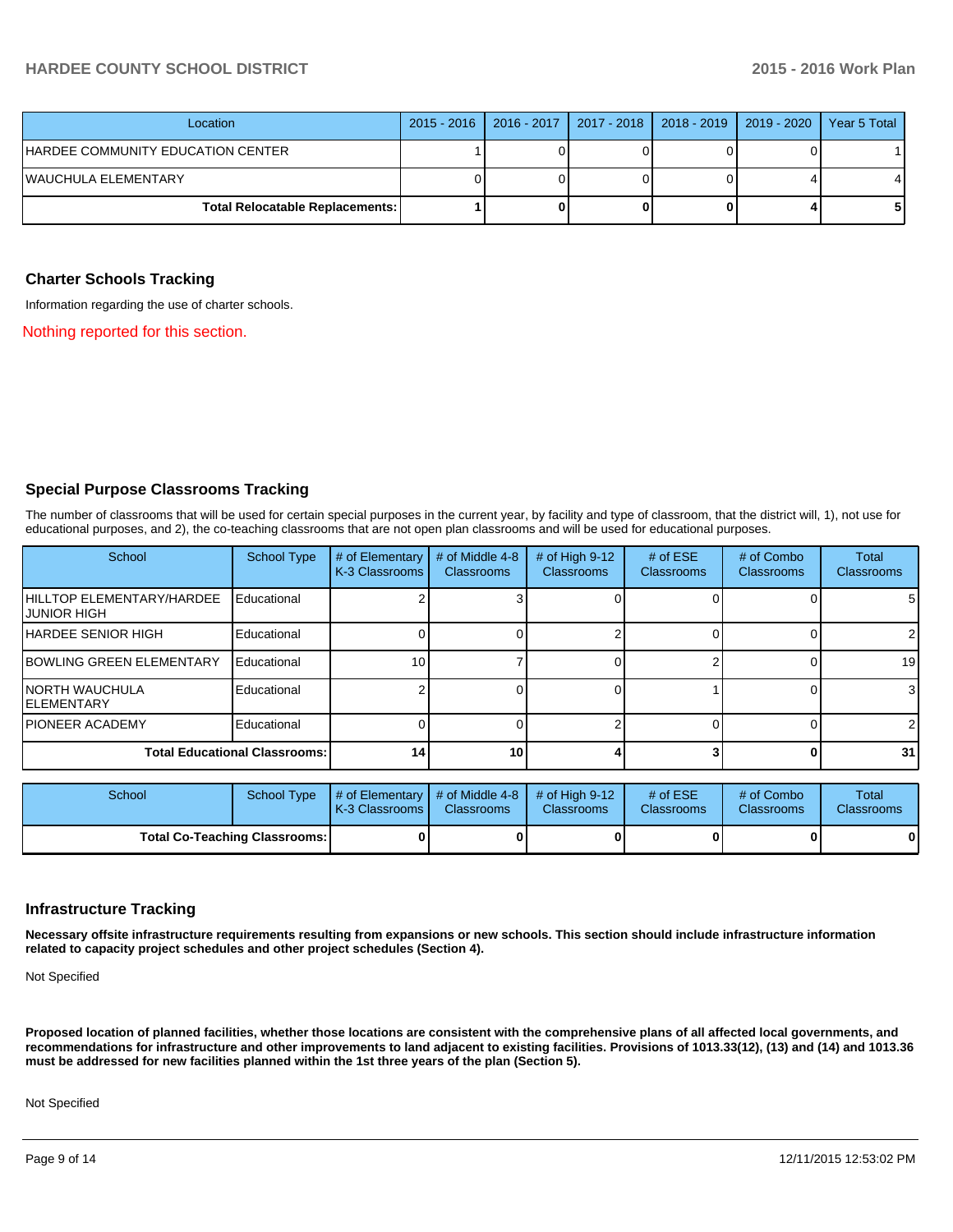**Consistent with Comp Plan?** No

#### **Net New Classrooms**

The number of classrooms, by grade level and type of construction, that were added during the last fiscal year.

| List the net new classrooms added in the 2014 - 2015 fiscal year.                                                                                       |                                     |                            |                                |                        | List the net new classrooms to be added in the 2015 - 2016 fiscal<br>Ivear. |                            |                                |                        |  |
|---------------------------------------------------------------------------------------------------------------------------------------------------------|-------------------------------------|----------------------------|--------------------------------|------------------------|-----------------------------------------------------------------------------|----------------------------|--------------------------------|------------------------|--|
| "Classrooms" is defined as capacity carrying classrooms that are added to increase<br>capacity to enable the district to meet the Class Size Amendment. |                                     |                            |                                |                        | Totals for fiscal year 2015 - 2016 should match totals in Section 15A.      |                            |                                |                        |  |
| Location                                                                                                                                                | $2014 - 2015$ #<br><b>Permanent</b> | $2014 - 2015$ #<br>Modular | $2014 - 2015$ #<br>Relocatable | $2014 - 2015$<br>Total | 2015 - 2016 #<br>Permanent                                                  | $2015 - 2016$ #<br>Modular | $2015 - 2016$ #<br>Relocatable | $2015 - 2016$<br>Total |  |
| Elementary (PK-3)                                                                                                                                       |                                     |                            |                                |                        |                                                                             |                            |                                |                        |  |
| Middle (4-8)                                                                                                                                            |                                     |                            |                                |                        |                                                                             |                            |                                |                        |  |
| High (9-12)                                                                                                                                             |                                     |                            |                                |                        |                                                                             |                            |                                |                        |  |
|                                                                                                                                                         |                                     |                            |                                |                        |                                                                             |                            |                                |                        |  |

# **Relocatable Student Stations**

Number of students that will be educated in relocatable units, by school, in the current year, and the projected number of students for each of the years in the workplan.

| <b>Site</b>                                                | $2015 - 2016$ | $2016 - 2017$ | 2017 - 2018  | $2018 - 2019$ | 2019 - 2020 | 5 Year Average |
|------------------------------------------------------------|---------------|---------------|--------------|---------------|-------------|----------------|
| IHILLTOP ELEMENTARY/HARDEE JUNIOR HIGH                     | 44            |               |              | $\Omega$      |             | 9              |
| <b>IHARDEE SENIOR HIGH</b>                                 | 250           | 250           | 250          | 250           | 250         | 250            |
| HARDEE COMMUNITY EDUCATION CENTER                          | 25            |               |              |               |             | 5 <sup>1</sup> |
| <b>IBOWLING GREEN ELEMENTARY</b>                           | 144           | 144           | 144          | 144           | 144         | 144            |
| <b>ZOLFO ELEMENTARY</b>                                    | <sup>o</sup>  | U             | <sup>0</sup> | $\Omega$      | 0           | $\overline{0}$ |
| <b>IWAUCHULA ELEMENTARY</b>                                | 108           | 108           | 108          | 108           | 36          | 94             |
| INORTH WAUCHULA ELEMENTARY                                 | 0             | o             | 0            | $\Omega$      | 0           | $\overline{0}$ |
| <b>PIONEER ACADEMY</b>                                     | 85            | 85            | 85           | 85            | 85          | 85             |
| <b>IHARDEE COUNTY COMMUNITY &amp; RECREATION</b><br>CENTER | $\Omega$      | 0             | 0            | $\Omega$      | $\Omega$    | $\Omega$       |
| Totals for HARDEE COUNTY SCHOOL DISTRICT                   |               |               |              |               |             |                |
| Total students in relocatables by year.                    | 656           | 587           | 587          | 587           | 515         | 586            |
| Total number of COFTE students projected by year.          | 5,241         | 5,195         | 5,147        | 5,074         | 4,992       | 5,130          |

### **Leased Facilities Tracking**

Exising leased facilities and plans for the acquisition of leased facilities, including the number of classrooms and student stations, as reported in the educational plant survey, that are planned in that location at the end of the five year workplan.

Percent in relocatables by year. **13 % 11 % 11 % 12 % 10 % 11 %**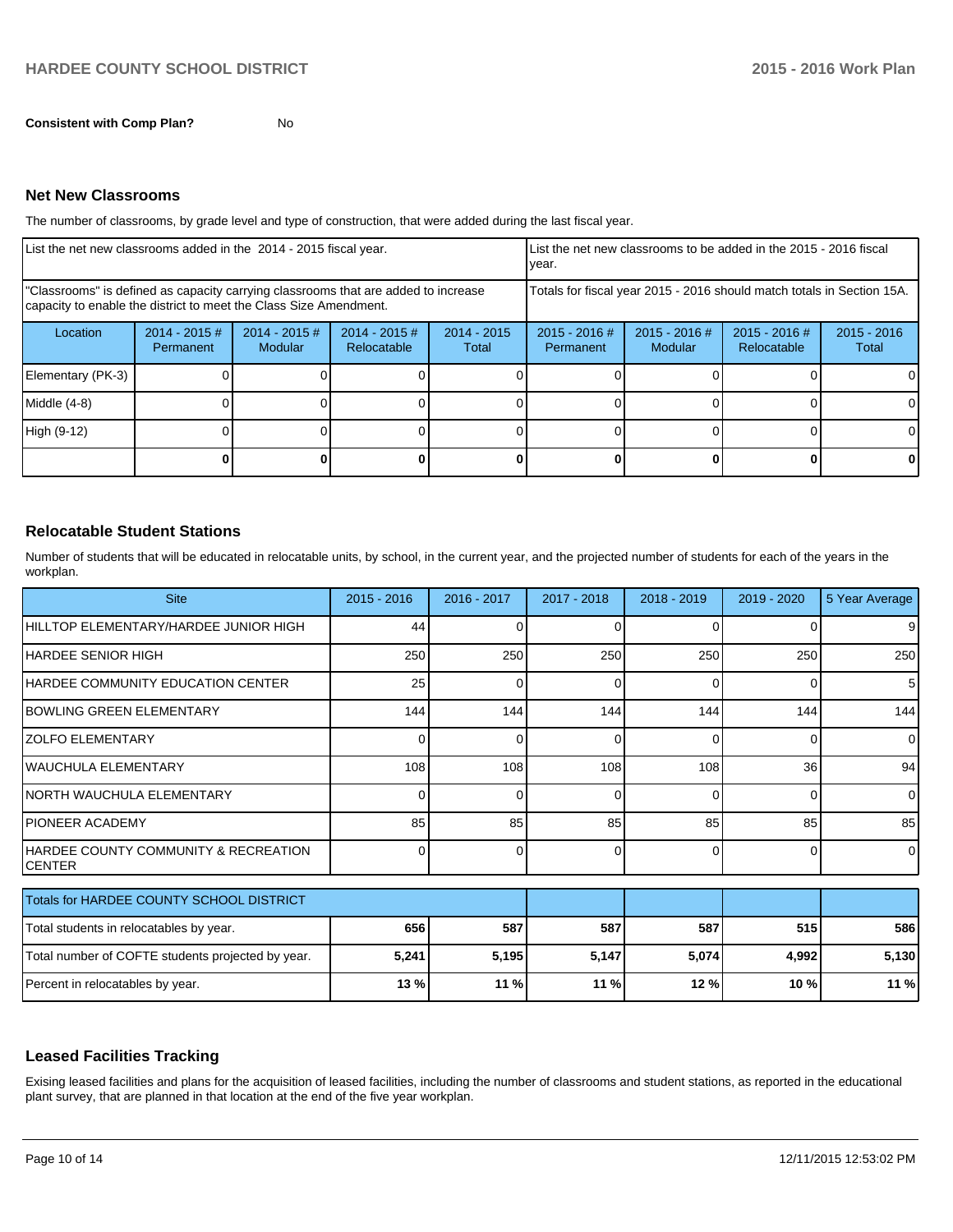# **HARDEE COUNTY SCHOOL DISTRICT 2015 - 2016 Work Plan**

| Location                                              | # of Leased<br>Classrooms 2015 -<br>2016 | <b>FISH Student</b><br><b>Stations</b> | Owner            | # of Leased<br>Classrooms 2019 -<br>2020 | <b>FISH Student</b><br><b>Stations</b> |
|-------------------------------------------------------|------------------------------------------|----------------------------------------|------------------|------------------------------------------|----------------------------------------|
| HARDEE COMMUNITY EDUCATION CENTER                     |                                          |                                        | 25 Resun Leasing |                                          | $\Omega$                               |
| HARDEE SENIOR HIGH                                    |                                          |                                        |                  |                                          | 01                                     |
| BOWLING GREEN ELEMENTARY                              |                                          |                                        |                  |                                          | $\Omega$                               |
| <b>ZOLFO ELEMENTARY</b>                               |                                          |                                        |                  |                                          | ΩI                                     |
| WAUCHULA ELEMENTARY                                   |                                          |                                        |                  |                                          | 0                                      |
| INORTH WAUCHULA ELEMENTARY                            |                                          |                                        |                  |                                          | 01                                     |
| HARDEE COUNTY COMMUNITY & RECREATION<br><b>CENTER</b> |                                          |                                        |                  |                                          | 01                                     |
| <b>PIONEER ACADEMY</b>                                |                                          |                                        |                  |                                          | $\Omega$                               |
| HILLTOP ELEMENTARY/HARDEE JUNIOR HIGH                 |                                          |                                        |                  |                                          | ΩI                                     |
|                                                       |                                          | 25                                     |                  |                                          | <sup>0</sup>                           |

### **Failed Standard Relocatable Tracking**

Relocatable units currently reported by school, from FISH, and the number of relocatable units identified as 'Failed Standards'.

Nothing reported for this section.

# **Planning**

### **Class Size Reduction Planning**

**Plans approved by the school board that reduce the need for permanent student stations such as acceptable school capacity levels, redistricting, busing, year-round schools, charter schools, magnet schools, public-private partnerships, multitrack scheduling, grade level organization, block scheduling, or other alternatives.**

Hardee County School Board changed zoning for elementary school students in 2006-07 and 2007-08 to assign students to the new Hilltop Elementary school and to relieve overcrowding at other elementary schools.

All elementary schools in Hardee County are designated as public schools of choice with controlled open enrollment.

Hardee County School Board remodeled building #8 for five classrooms at Wauchula Elementary. The building had been used at the adjacent old Jr. High campus. If needed, the Board could authorize remodeling building #10 (10 classrooms) to increase capacity at Wauchula Elementary. Building #10 is currently vacant at the adjacent old Jr. High campus.

#### **School Closure Planning**

**Plans for the closure of any school, including plans for disposition of the facility or usage of facility space, and anticipated revenues.**

None.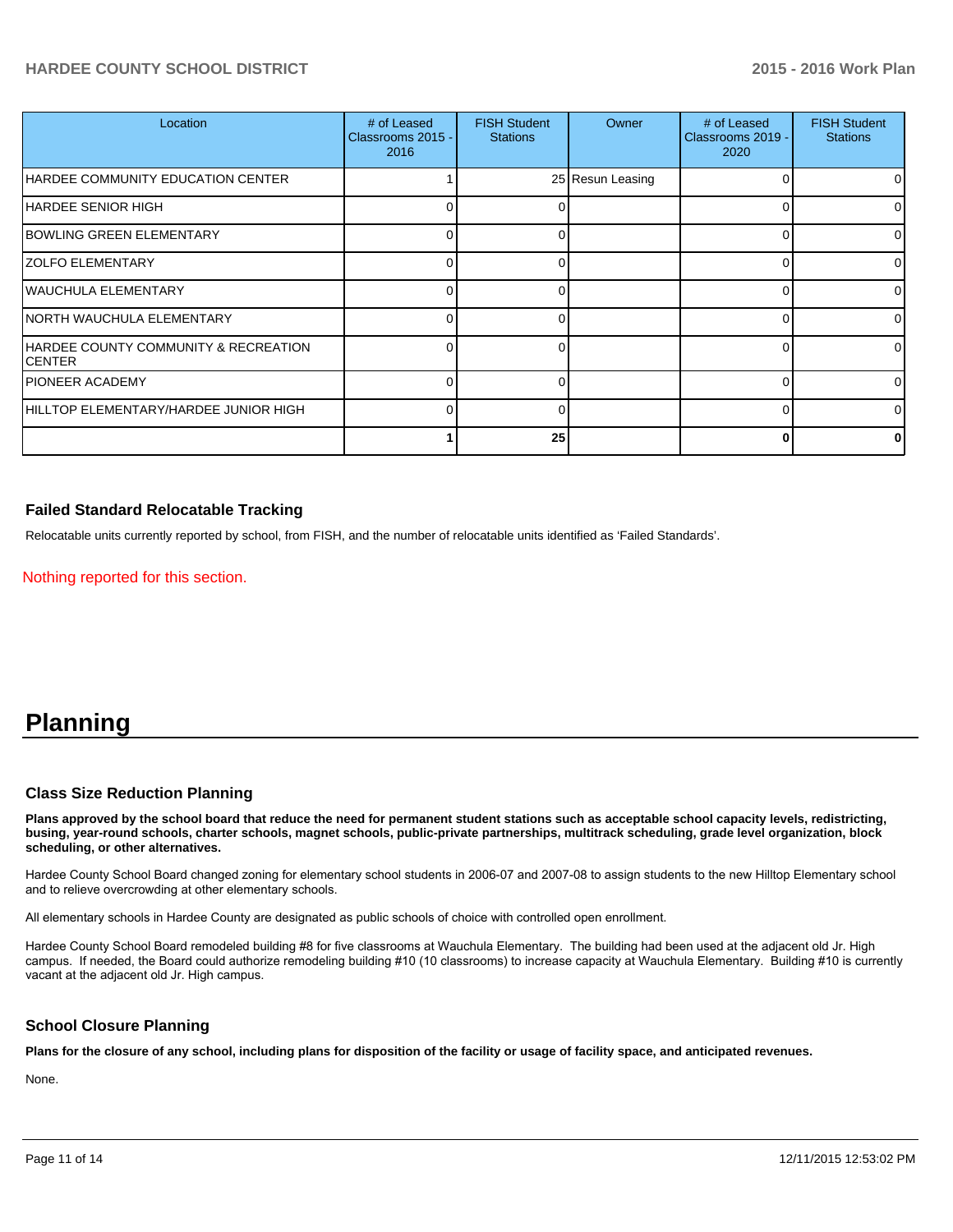# **Long Range Planning**

#### **Ten-Year Maintenance**

District projects and locations regarding the projected need for major renovation, repair, and maintenance projects within the district in years 6-10 beyond the projects plans detailed in the five years covered by the work plan.

Nothing reported for this section.

#### **Ten-Year Capacity**

Schedule of capital outlay projects projected to ensure the availability of satisfactory student stations for the projected student enrollment in K-12 programs for the future 5 years beyond the 5-year district facilities work program.

Nothing reported for this section.

### **Ten-Year Planned Utilization**

Schedule of planned capital outlay projects identifying the standard grade groupings, capacities, and planned utilization rates of future educational facilities of the district for both permanent and relocatable facilities.

| <b>Grade Level Projections</b>  | <b>FISH</b><br><b>Student</b><br><b>Stations</b> | Actual 2014 -<br>2015 FISH<br>Capacity | Actual<br>$2014 -$<br>2015<br><b>COFTE</b> | Actual 2014 - 2015<br><b>Utilization</b> | Actual 2015 - 2016 / 2024 - 2025 new<br>Student Capacity to be added/removed | Projected 2024<br>2025 COFTE | $-$ Projected 2024 -<br>2025 Utilization |
|---------------------------------|--------------------------------------------------|----------------------------------------|--------------------------------------------|------------------------------------------|------------------------------------------------------------------------------|------------------------------|------------------------------------------|
| Elementary - District<br>Totals | 3.578                                            | 3,578                                  | 2,292.00                                   | 64.06 %                                  |                                                                              | 1,731                        | 48.38 %                                  |
| Middle - District Totals        | 1.969                                            | 1.772                                  | .501.00                                    | 84.71 %                                  |                                                                              | 1.205                        | 68.00 %                                  |
| High - District Totals          | 1.842                                            | 1.749                                  | .224.00                                    | 69.98 %                                  |                                                                              | 1.127                        | 64.44 %                                  |
| Other - ESE, etc                | 1,396                                            | 122                                    | 16.00                                      | 13.11 %                                  |                                                                              | 11 <sub>1</sub>              | 9.02%                                    |
|                                 | 8,785                                            | 7,221                                  | 5,033.00                                   | 69.70 %                                  |                                                                              | 4,074                        | 56.42 %                                  |

**Combination schools are included with the middle schools for student stations, capacity, COFTE and utilization purposes because these facilities all have a 90% utilization factor. Use this space to explain or define the grade groupings for combination schools.**

No comments to report.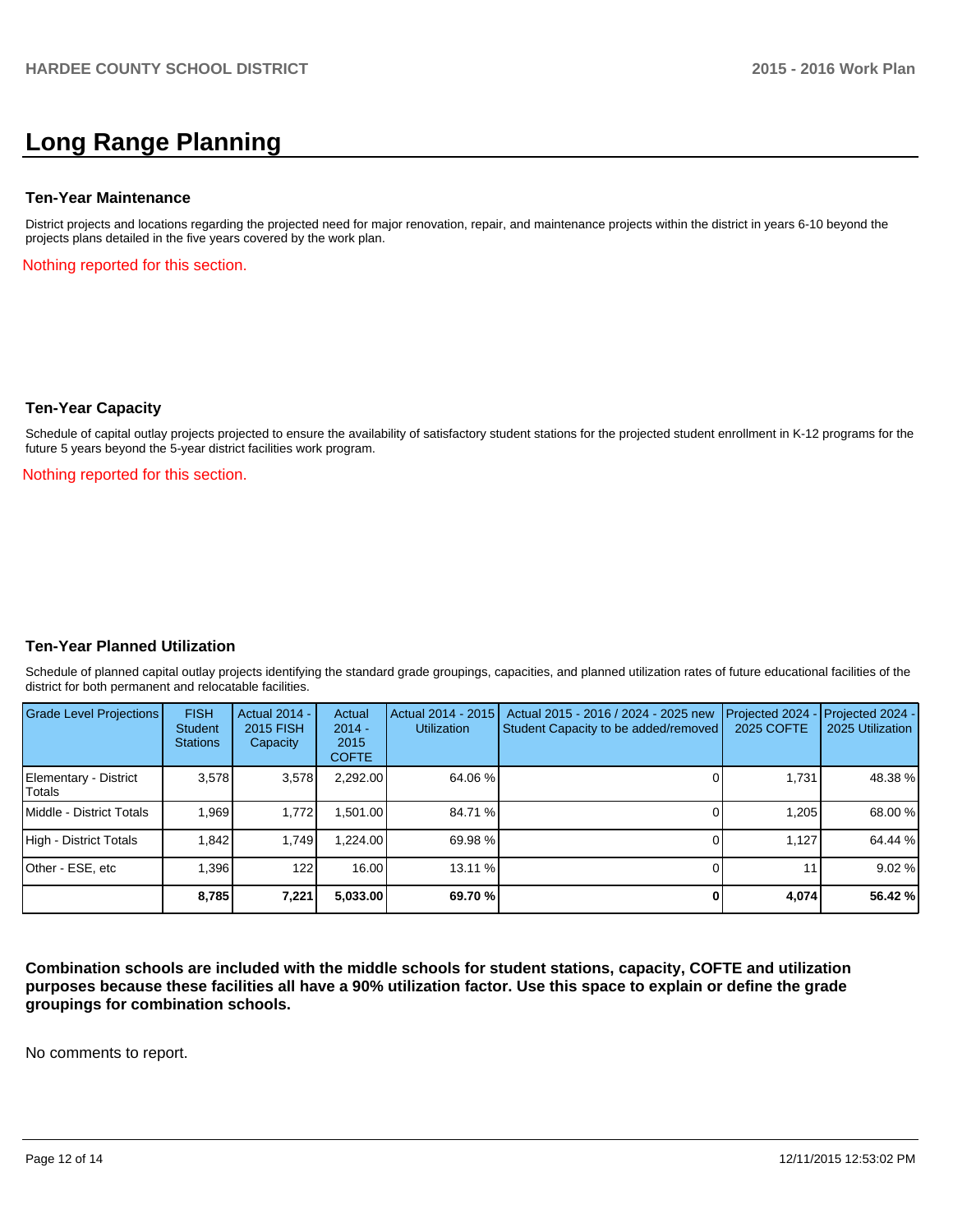#### **Ten-Year Infrastructure Planning**

**Proposed Location of Planned New, Remodeled, or New Additions to Facilities in 06 thru 10 out years (Section 28).**

Nothing reported for this section.

Plans for closure of any school, including plans for disposition of the facility or usage of facility space, and anticipated revenues in the 06 thru 10 out **years (Section 29).**

Nothing reported for this section.

#### **Twenty-Year Maintenance**

District projects and locations regarding the projected need for major renovation, repair, and maintenance projects within the district in years 11-20 beyond the projects plans detailed in the five years covered by the work plan.

Nothing reported for this section.

# **Twenty-Year Capacity**

Schedule of capital outlay projects projected to ensure the availability of satisfactory student stations for the projected student enrollment in K-12 programs for the future 11-20 years beyond the 5-year district facilities work program.

Nothing reported for this section.

### **Twenty-Year Planned Utilization**

Schedule of planned capital outlay projects identifying the standard grade groupings, capacities, and planned utilization rates of future educational facilities of the district for both permanent and relocatable facilities.

| <b>Grade Level Projections</b>   | <b>FISH</b><br><b>Student</b><br><b>Stations</b> | <b>Actual 2014 -</b><br>2015 FISH<br>Capacity | Actual<br>$2014 -$<br>2015<br><b>COFTE</b> | Actual 2014 - 2015<br><b>Utilization</b> | Actual 2015 - 2016 / 2034 - 2035 new<br>Student Capacity to be added/removed | Projected 2034<br>2035 COFTE | Projected 2034 -<br>2035 Utilization |
|----------------------------------|--------------------------------------------------|-----------------------------------------------|--------------------------------------------|------------------------------------------|------------------------------------------------------------------------------|------------------------------|--------------------------------------|
| Elementary - District<br> Totals | 3.578                                            | 3,578                                         | 2,292.00                                   | 64.06 %                                  |                                                                              | 1.500                        | 41.92 %                              |
| Middle - District Totals         | 1.969                                            | 1.772                                         | ,501.00                                    | 84.71 %                                  |                                                                              | 900                          | 50.79 %                              |
| High - District Totals           | 1.842                                            | 1.749                                         | 1.224.00                                   | 69.98 %                                  |                                                                              | 1.000                        | 57.18 %                              |
| Other - ESE, etc                 | .396                                             | 122                                           | 16.00                                      | $13.11\%$                                |                                                                              | 10                           | 8.20 %                               |
|                                  | 8,785                                            | 7,221                                         | 5,033.00                                   | 69.70 %                                  |                                                                              | 3,410                        | 47.22 %                              |